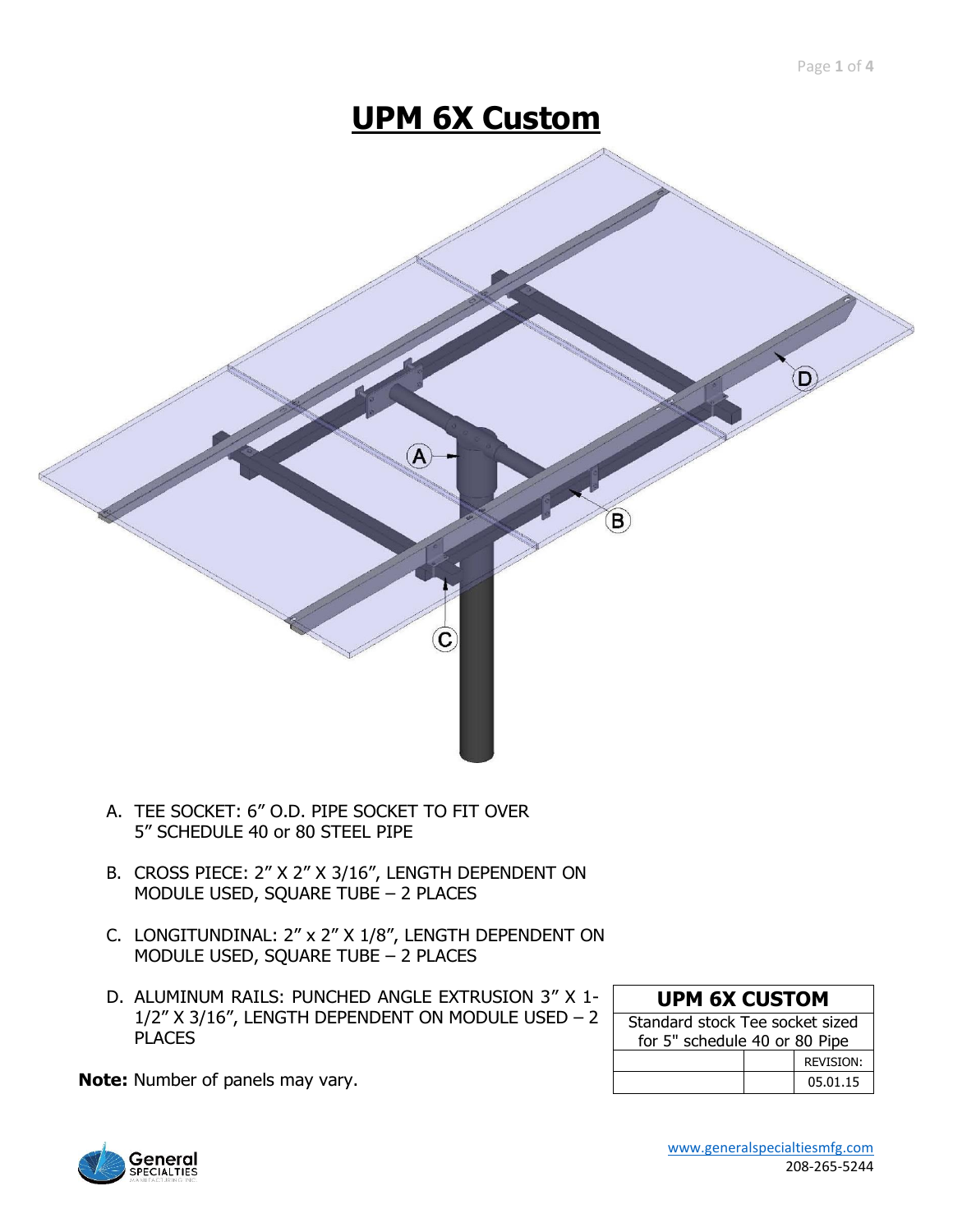# **Materials**

#### **Box #1:**

- Tee with Center tube

#### **Box #2:**

- Crosspiece, Hardware & Instructions

## **Box #3:**

- Longitudinals (2)

#### **Box #4**

- Aluminum rails (2)

## **Hardware Packets in Box #2:**

### **Bag #1:**

- Bolts for attaching aluminum angle brackets to rails.
- Square head set bolts for Tee.
- **Bag #2:**
	- Bolts and nuts for attaching crosspieces to longitudinals (use included galvy square washers with these).

### **Bag #3:**

- U-bolts for attaching aluminum angle brackets to longitudinals (use included aluminum angle brackets with these).

### **Bag #4:**

- Bolts and flat bar for attaching center tube end plates on Tee assembly to crosspieces.

### **Bag #5:**

- Instructions.
- Stainless bolts and nuts for attaching panels to aluminum rails.

### **Shrink wrapped to crosspieces in Box #2:**

- Galvy square washers for crosspieces to longitudinals (use with bag 2).
- Aluminum angle brackets for longitudinals to rails (to use with bags 1 & 3).

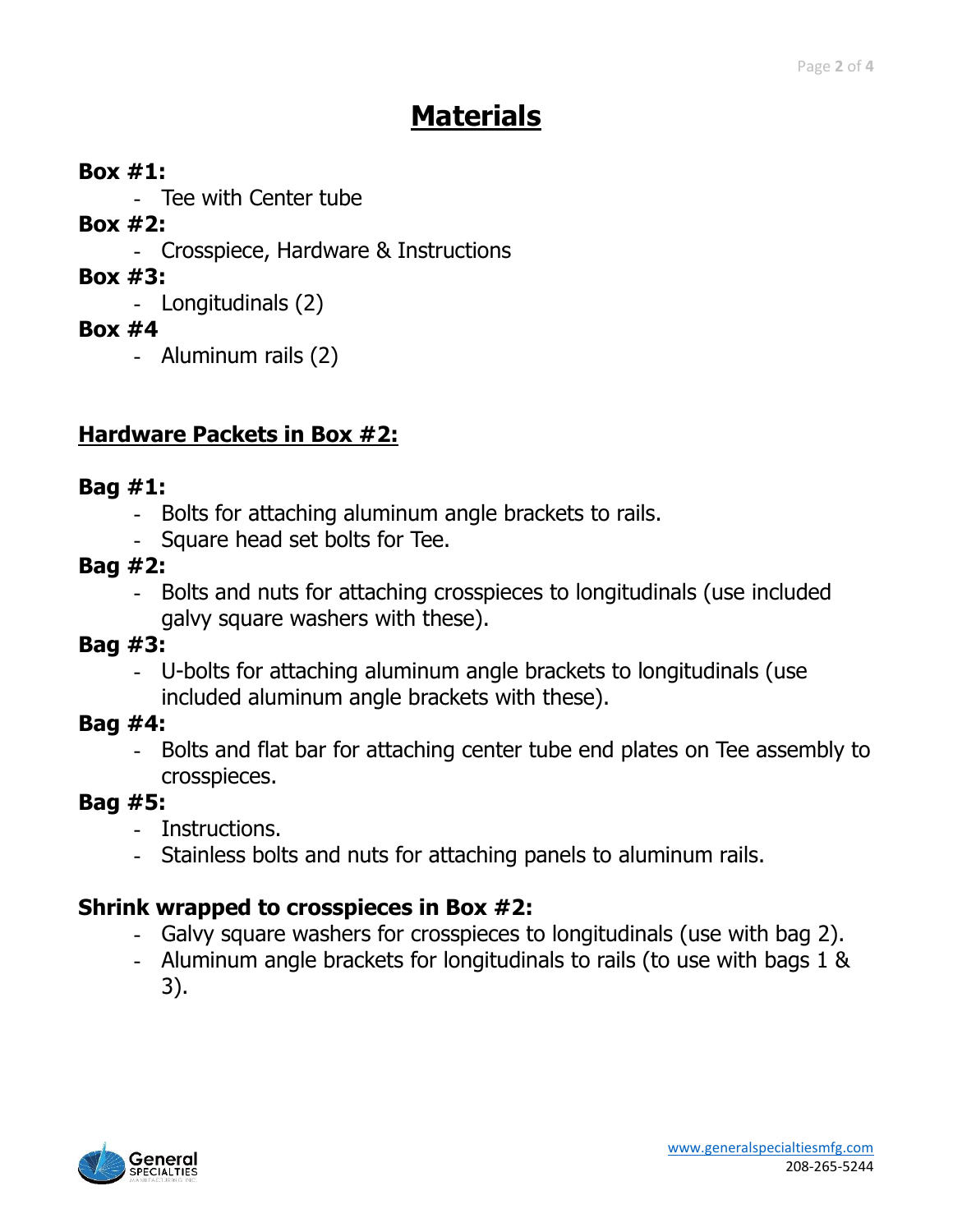#### **Recommendations for Dimensions of Post Hole for Standard Installation of General Specialties Manufacturing Top of Pole Mounts**

| <b>UPM Model</b> | Depth of<br><b>Hole</b> | <b>Width of Square Hole /</b><br><b>Cubic Yards of concrete</b><br>needed | Diameter of Round Hole /<br><b>Cubic Yards of concrete</b><br>needed |  |  |
|------------------|-------------------------|---------------------------------------------------------------------------|----------------------------------------------------------------------|--|--|
| All 6X<br>Custom | 54''                    | 24" / .66 CY                                                              | 30" / .81 CY                                                         |  |  |

Your building department may require the foundation for a PV array post mount to be designed by a structural engineer licensed in the state where the PV array is to be erected. This is required because failure of a post mount foundation may be a threat to the safety of people and property in its proximity. At a minimum, failure will result in costly damage to the PV modules. The foundation described here is suitable for most soil types, but no warranty of its suitability for your particular soil or wind conditions is offered or implied.

If you are unable to dig holes of these dimensions because you encounter bed rock or if you have very loamy or loose sandy soil, (get the recommendation of a soil engineer or building department), then you may have to seek a design for an alternative foundation construction.

For type and size of pole to install in concrete foundation, refer to chart below.

#### **General Specialties Recommendations for Pole Height and Dimension for Top of Pole Mounts**

We cannot guarantee a standard 1.67 safety factor if these recommendations are not observed. Since we cannot assess each customer's individual site and conditions, a professional installer and the local building department should be consulted for the safest and most effective installation.

| <b>UPM Model</b>       | <b>Post Size</b><br>(sch = schedule, or<br>thickness of pipe<br>wall) | <b>Max Pole</b><br><b>Height</b><br>above<br>concrete<br>Base<br>w/array<br>$@$ 45 $°$ tilt | <b>Clearance</b><br>between<br>top of<br>concrete<br>and<br><b>lowest</b><br>point on<br>array @<br>$45^\circ$ tilt | <b>Max Pole</b><br>Height<br>above<br>concrete<br>base<br>w/array<br>@ 60 $^{\circ}$ tilt | <b>Clearance</b><br>between<br>top of<br>concrete<br>and<br><b>lowest</b><br>point on<br>array @<br>$60^\circ$ tilt | <b>Max Pole</b><br><b>Height</b><br>above<br>concrete<br>base<br>w/array<br>$@90°$ tilt | <b>Clearance</b><br>between<br>top of<br>concrete<br>and<br><b>lowest</b><br>point on<br>array @<br>90° tilt |
|------------------------|-----------------------------------------------------------------------|---------------------------------------------------------------------------------------------|---------------------------------------------------------------------------------------------------------------------|-------------------------------------------------------------------------------------------|---------------------------------------------------------------------------------------------------------------------|-----------------------------------------------------------------------------------------|--------------------------------------------------------------------------------------------------------------|
| UPM 6X                 |                                                                       |                                                                                             |                                                                                                                     |                                                                                           |                                                                                                                     |                                                                                         |                                                                                                              |
| Custom                 | 5" sch 40 5 9/16" OD                                                  | 8'9''                                                                                       | 5'9''                                                                                                               | 7'                                                                                        | 3'4''                                                                                                               | 5'10''                                                                                  | 1'1''                                                                                                        |
| Standard stock         |                                                                       |                                                                                             |                                                                                                                     |                                                                                           |                                                                                                                     |                                                                                         |                                                                                                              |
| tee socket size<br>5'' | 5" sch 80 5 9/16" OD                                                  | 12'                                                                                         | $\mathsf{Q}'$                                                                                                       | 9'9''                                                                                     | 6'1''                                                                                                               | 8'5''                                                                                   | 3'8''                                                                                                        |